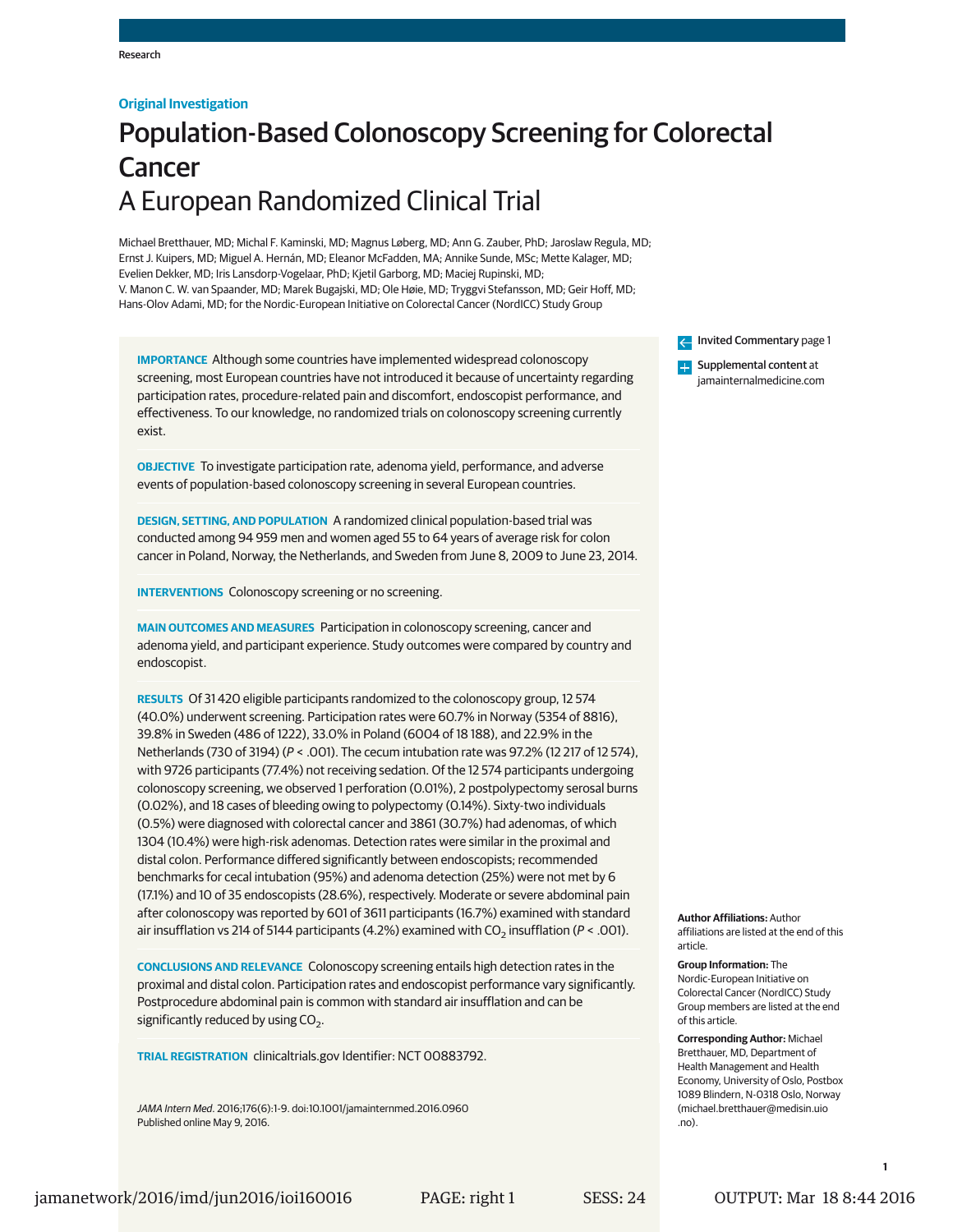olorectal cancer is the second most common cancer in high-income countries, with more than 730 000 new cases diagnosed globally each year.<sup>1</sup> The disease is expected to also become a large burden for less-developed countries in the near future. $^2$ 

Randomized trials have shown that screening with guaiac fecal occult blood testing reduces colorectal cancer mortality by 15%.<sup>3</sup> One study has also shown an effect of guaiac fecal occult blood testing on colorectal cancer incidence, presumably owing to a high colonoscopy rate after positive test results.<sup>4</sup> Guaiac fecal occult blood testing is being replaced by more sensitive fecal immunochemical testing, but data on colorectal cancer incidence and mortality are lacking.<sup>3</sup>

Because most colorectal cancers develop from benign adenomas, endoscopic screening, which allows detection and removal of adenomas, may have a larger effect on colorectal cancer incidence and mortality than fecal occult blood testing. Four large-scale randomized trials have shown that flexible sigmoidoscopy screening reduces colorectal cancer incidence by 18% to 23% and mortality by 22% to 31%. $5-8$ 

Because colonoscopy is believed to be more effective than sigmoidoscopy, colonoscopy screening is widely endorsed in the United States and Canada.<sup>9</sup> However, colonoscopy is invasive and expensive, and entails a risk of complications. Large population-based studies investigating patient participation and experience, detection rates for adenomas and cancer, and effectiveness of colonoscopy screening are lacking. To carefully evaluate the balance of the benefits and harms of colonoscopy screening, randomized trials are imperative. Therefore, European guidelines currently do not recommend colonoscopy screening.<sup>10</sup>

The Nordic-European Initiative on Colorectal Cancer (NordICC) study is a multinational, population-based randomized clinical trial to investigate the effectiveness of colonoscopy screening on colorectal cancer incidence and mortality in several European countries.We report on participation, participant experience, adenoma yield, and complications of colonoscopy screening in the different participating countries.

## Methods

#### Study Design

Details of the NordICC trial rationale, its pragmatic (also called management) design, randomization, intervention, and outcomes have been described elsewhere.<sup>11-13</sup> The full study protocol synopsis can be found in Supplement 1. The primary outcome is colorectal cancer incidence and mortality in an intention-to-treat analysis after 15 years of follow-up. Secondary aims include participation rates, participant experience, cancer and adenoma yield, and complications. Eligible individuals were all men and women aged 55 to 64 years living in defined geographical areas in Norway, Poland, Sweden, and the Netherlands. All colonoscopies were performed at dedicated endoscopy centers.

Poland was the only country with an ongoing colorectal cancer screening program,<sup>14</sup> but the individuals recruited for this trial were not part of that program. No other country had organized colorectal cancer screening of any kind in the trial areas.

#### Randomization and Intervention

Participants were randomly assigned to either the colonoscopy screening group or no screening (control) group in a 1:2 ratio (Figure 1). Individuals randomized to the colonoscopy screening group were offered colonoscopy if they did not have any of the prespecified comorbidities.<sup>11</sup> All individuals randomized to the screening group received a personal letter of invitation with an information leaflet about the study, and an informed consent form. An identical information leaflet was used in Norway, Sweden, and Poland, translated into local languages. In the Netherlands, we used a similar, but not entirely identical, leaflet derived for a randomized trial comparing colonoscopy vs computed tomographic colonography.<sup>11</sup> All individuals receiving colonoscopy screening provided written informed consent. Individuals randomized to the control



**2 JAMA Internal Medicine** June 2016 Volume 176, Number 6 **(Reprinted)** in the proportion of the proportion of the proportion of the proportion of the proportion of the proportion of the proportion of the proportion of t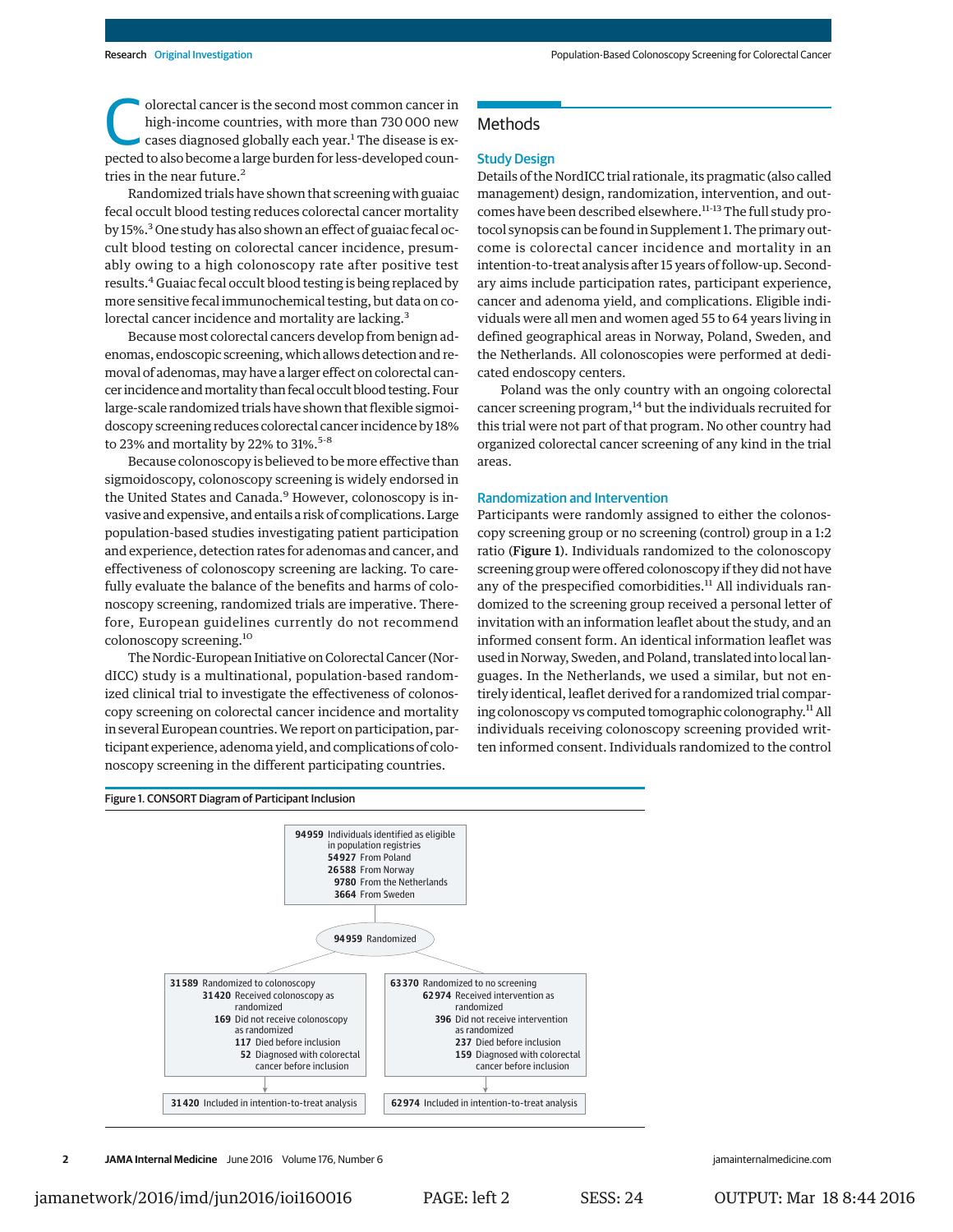group did not receive any intervention and were not contacted at study enrollment.

The study was approved by the ethical committees at all participating centers (Sørlandet Hospital, Kristiansand, Norway; Sørlandet Hospital, Arendal, Norway; The Maria Sklodowska Curie Memorial Cancer Center and Institute of Oncology and Medical Center for Postgraduate Education, Warsaw, Poland; Erasmus Medical Centre, Rotterdam, the Netherlands; Academic Medical Centre, Amsterdam, the Netherlands; University of Uppsala, Uppsala, Sweden; Ørebro Hospital, Ørebro, Sweden; Vermland Hospital, Karlstad, Sweden; Eskilstuna Hospital, Eskilstuna, Sweden; Falun Hospital, Falun, Sweden; Gävle Hospital, Gävle, Sweden; and Västerås Hospital, Västerås, Sweden). Approvals were also obtained from the National Swedish Ethics Council and from the Dutch National Health Council.

#### Screening Intervention

Colonoscopy screenings were performed from June 8, 2009 to June 23, 2014. The colonoscopy and the bowel preparation were provided without cost sharing on the part of the participants. No compensation was paid for participation. Trial endoscopists had performed at least 300 colonoscopies before entering the trial and had a minimum workload of 200 colonoscopies per year. Standard video colonoscopes were used for all procedures. All centers were encouraged to use  $CO<sub>2</sub>$  insufflation whenever possible; otherwise, standard air insufflation was used. All lesions detected during colonoscopy were removed whenever feasible, and biopsies were performed on all tumors. Data from colonoscopy examinations were registered using an electronic case report form accessible online from the participating centers, and stored at the central trial database (Frontier Science Scotland, Kincraig, UK).

Dedicated pathologists were responsible for histopathologic classification according to the World Health Organization.<sup>15</sup> Polyps were categorized as adenomas, serrated polyps (including hyperplastic polyps, sessile serrated polyps, and traditional serrated adenomas), inflammatory polyps, neuroendocrine polyps, or other. Adenomas measuring 10mm ormore in diameter, or with villous architecture or highgrade dysplasia, were classified as advanced adenomas. Participants with advanced adenomas or 3 or more adenomas were classified as high risk.We defined lesions with submucosal invasion as cancer. Participants were classified according to the most advanced lesion detected at screening.

We assessed participants' abdominal pain during the colonoscopy and in the 24 hours after the colonoscopy using a validated patient questionnaire in Norway, Poland, and Sweden.<sup>11</sup> Participants scored abdominal pain on a 4-point visual rating scale as either none, light, moderate, or severe. Similar questions were applied for pain during the colonoscopy and for the 24-hour period after the procedure. All participants in Norway, Poland, and Sweden were asked to respond to the questionnaire 24 hours after the screening examination and return it to the central secretariat. Thirty-day morbidity and mortality after screening was assessed from the electronic case report forms and by linkage to patient registries in the participating countries.

#### Statistical Analysis

For this report, we assessed study outcomes for the whole cohort, and for the comparison of participating countries. Colonoscopy yield and participant satisfaction was compared between participating 32 endoscopistswho had performed at least 30 colonoscopies in the trial. Participants' abdominal pain scores during and after the colonoscopy were dichotomized for analyses (none or slight pain vs moderate or severe pain). Adenoma yield per endoscopist is defined as the percentage of participants with at least 1 adenoma (corresponding to what is commonly called *adenoma detection rate*). Differences between the groups in baseline variables that could influence study outcomes were adjusted for age and sex by multiple logistic regression analyses and reported as odds ratios with 95% CIs. We fitted a logistic regression model to estimate the association between country, sedation, and insufflation gas (air or  $CO<sub>2</sub>$ ) and abdominal pain, and tested country-wise heterogeneity by including a product (interaction) term between sedation and country. We estimated mean performance indicators and 95% CIs using a random-effects model to account for clustering at the endoscopist level.

For questionnaire data, we present percentages among those who responded to the particular questions. All analyses were performed with the use of Stata statistical software, version 14.0 (StataCorp).

#### Results

#### Study Population

At study start, 94 959 individuals were identified as eligible in the population registries. During the course of the screening period, 169 individuals assigned to the screening group and 369 individuals assigned to the control group were excluded because they were dead or diagnosed with colorectal cancer before study entry (but not yet identified as such in the registries) (Figure 1). Thus, our analyses are based on 94 394 individuals: 31 420 in the screening group and 62 974 in the control group; 47 135 (49.9%) women and 47 259 (50.1%) men, with a median age of 60.0 years.

#### Screening Participation

Among the 31 420 participants who were assigned to the colonoscopy group, 12 574 (40.0%) underwent screening. A total of 662 individuals did not undergo colonoscopy owing to 1 or several comorbidities that precluded screening<sup>11</sup> (these individuals are included in the estimates of participation, according to the intention-to-treat principle). Participation rates were slightly higher in men than women (6493 of 15 744 [41.2%] vs 6081 of 15 676 [38.8%]), and among those aged 60 to 64 years vs those aged 55 to 59 years (6333 of 15 454 [41.0%] vs 6241 of 15 966 [39.1%]) (Table 1). Participation varied substantially between the participating countries: 60.7% in Norway (5354 of 8816), 39.8% in Sweden (486 of 1222), 33.0% in Poland (6004 of 18 188), and 22.9% in the Netherlands (730 of 3194) (*P* < .001).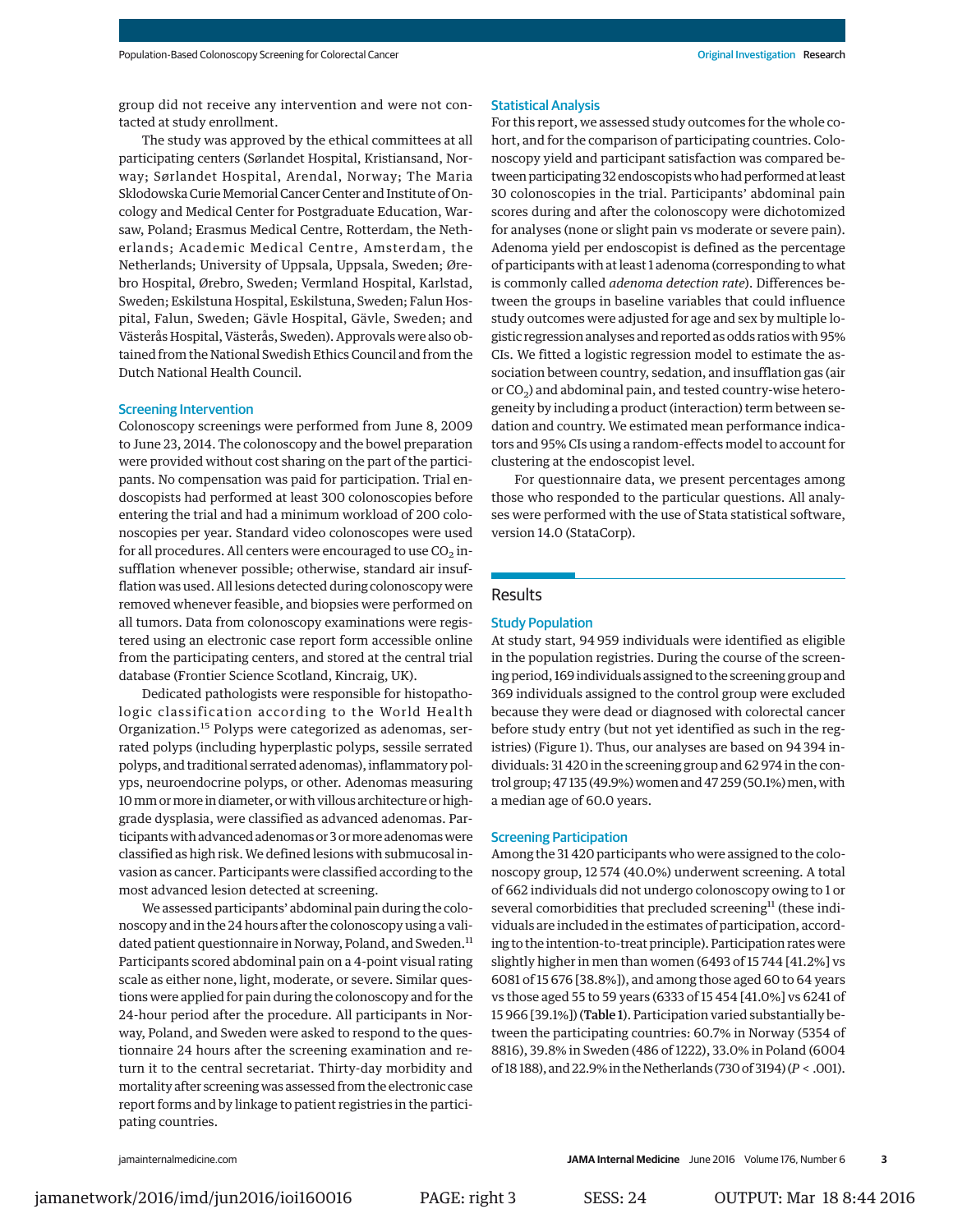|                                                   | Value <sup>a</sup>        |                     |                     |                   |                    |  |  |  |
|---------------------------------------------------|---------------------------|---------------------|---------------------|-------------------|--------------------|--|--|--|
| Characteristic                                    | <b>Total Participants</b> | Norway              | Poland              | Sweden            | <b>Netherlands</b> |  |  |  |
| Total participants,<br>No.                        | 94394                     | 26417               | 54533               | 3664              | 9780               |  |  |  |
| Screening group                                   | 31 420 (33.3)             | 8816 (33.4)         | 18 188 (33.4)       | 1222 (33.4)       | 3194 (32.7)        |  |  |  |
| Control group                                     | 62 974 (66.7)             | 17 601 (66.6)       | 36 345 (66.6)       | 2442 (66.4)       | 6586 (67.3)        |  |  |  |
| Sex                                               |                           |                     |                     |                   |                    |  |  |  |
| Women                                             | 47 135 (49.9)             | 13 195 (49.9)       | 27 334 (50.1)       | 1671 (45.6)       | 4935 (50.5)        |  |  |  |
| Men                                               | 47 259 (50.1)             | 13 222 (50.1)       | 27 199 (49.9)       | 1993 (54.4)       | 4845 (49.5)        |  |  |  |
| Age at study entry,<br>y                          |                           |                     |                     |                   |                    |  |  |  |
| $55 - 59$                                         | 48 024 (50.9)             | 12 526 (47.4)       | 28794 (52.8)        | 1791 (48.9)       | 4913 (50.2)        |  |  |  |
| 60-64                                             | 46 370 (49.1)             | 13 891 (52.3)       | 25 739 (47.2)       | 1873 (51.1)       | 4867 (49.8)        |  |  |  |
| Screening<br>participation                        |                           |                     |                     |                   |                    |  |  |  |
| Total                                             | 12 574 (40.0)             | 5354 (60.7)         | 6004 (33.0)         | 486 (39.8)        | 730 (22.9)         |  |  |  |
| Women                                             | 6081/15676<br>(38.8)      | 2580/4391<br>(58.8) | 2919/9120<br>(32.0) | 226/560<br>(40.4) | 356/1605<br>(22.2) |  |  |  |
| Men                                               | 6493/15744<br>(41.2)      | 2774/4425<br>(62.7) | 3085/9068<br>(34.0) | 260/662<br>(39.3) | 374/1589<br>(23.5) |  |  |  |
| 55-59 y                                           | 6241/15966<br>(39.1)      | 2497/417<br>(59.8)  | 3174/9601<br>(33.1) | 207/597<br>(34.7) | 363/1593<br>(22.8) |  |  |  |
| $60 - 64y$                                        | 6333/15<br>454 (41.0)     | 2857/4641<br>(61.6) | 2830/8587<br>(33.0) | 279/625<br>(44.6) | 367/1601<br>(22.9) |  |  |  |
| Procedure<br>performed                            |                           |                     |                     |                   |                    |  |  |  |
| Cecum<br>intubation                               | 12 217 (97.2)             | 5157 (96.3)         | 5869 (97.8)         | 472 (97.1)        | 719 (98.5)         |  |  |  |
| Sedation given                                    | 2848 (22.7)               | 579 (10.8)          | 1389 (23.1)         | 223 (45.9)        | 657 (90.0)         |  |  |  |
| Withdrawal<br>time <sup>b</sup> , median<br>(IQR) | $10(8-15)$                | $10(8-15)$          |                     | $8(6-12)$         | $11(9-17)$         |  |  |  |
| Adverse events                                    |                           |                     |                     |                   |                    |  |  |  |
| Perforations                                      | 1(0.01)                   | 0                   | $\mathbf{0}$        | $\mathbf{0}$      | 1(0.14)            |  |  |  |
| Major bleedings                                   | 18 (0.14)                 | 8(0.15)             | 7(0.12)             | $\mathbf{0}$      | 3(0.41)            |  |  |  |
| Vasovagal<br>reactions                            | 51(0.41)                  | 28 (0.52)           | 14 (0.23)           | 2(0.41)           | 7(0.96)            |  |  |  |

Table 1. Baseline and Procedural Characteristics, and Screening Colonoscopy Acceptance

Abbreviation: IQR, interquartile range.

<sup>a</sup> Data are presented as number (percentage) of patients unless otherwise indicated.

**b** Given cecum intubation (calculated as total procedure time – time to reach cecum).

#### Overall Performance and Diagnostic Yield

The overall cecum intubation rate was 97.2% (12 217 of 12 574), and the median withdrawal time was 10 minutes (interquartile range, 8-15minutes) (Table 1). Reflecting differences in performance of colonoscopy procedures in the different countries, sedation was administered to 10.8% of participants (579 of 5354) in Norway, 23.1% (1389 of 6004) in Poland , 45.9% (223 of 486) in Sweden, and in 90.0% (657 of 730) in the Netherlands. The most commonly used drugs were propofol (1433 individuals [11.4%]), midazolam (2126 [16.9%]), and a combination of midazolam and fentanyl (2398 [19.1%]). The quality of bowel preparation was judged as very good or good in more than 90% of colonoscopies (Table 2).

Sixty-two individuals (0.5%) were diagnosed with colorectal cancer at screening (Table 2). Of these, 14 (0.1%) had tumors in the proximal colon (cecum, ascending or transverse colon, or splenic flexure) and 50 (0.4%) had distal tumors (descending or sigmoid colon or rectum). The overall prevalence of colorectal polyps was 48.1% (6049 individuals); 3861 participants (30.7%) had adenomas, and, of these, 1304 (10.4%) were high risk. The adenoma yield was similar in the distal and proximal colon (Table 2). In total, 3095 individuals (24.6%)

were diagnosed with serrated polyps; 285 (2.3%) with a size of 10 mm or larger. Two hundred twenty-one participants had large (≥10 mm) serrated polyps in the proximal colon and 73 in the distal colon. During screening colonoscopy, 58 participants were diagnosed with previously unknown inflammatory bowel disease and 7 participants had neuroendocrine tumors removed.

#### Adverse Events

One participant (0.01%) experienced colonoscopy perforation. The individual returned to the hospital the evening after the colonoscopy with abdominal pain and fever. Results of a computed tomographic scan revealed free air; laparotomy with surgical suture of the perforation was performed, after which the participant fully recovered. Two individuals (0.02%) experienced postpolypectomy serosal burns, both of which resolved without intervention. Eighteen participants (0.14%) developed bleeding owing to polypectomy, all of which were treated endoscopically. No deaths or other major complications related to the screening intervention occurred within 30 days after screening. Fifty-one participants (0.41%) experienced minor vasovagal reactions during colonoscopy screen-

**4 JAMA Internal Medicine** June 2016 Volume 176, Number 6 **(Reprinted)** jamainternalmedicine.com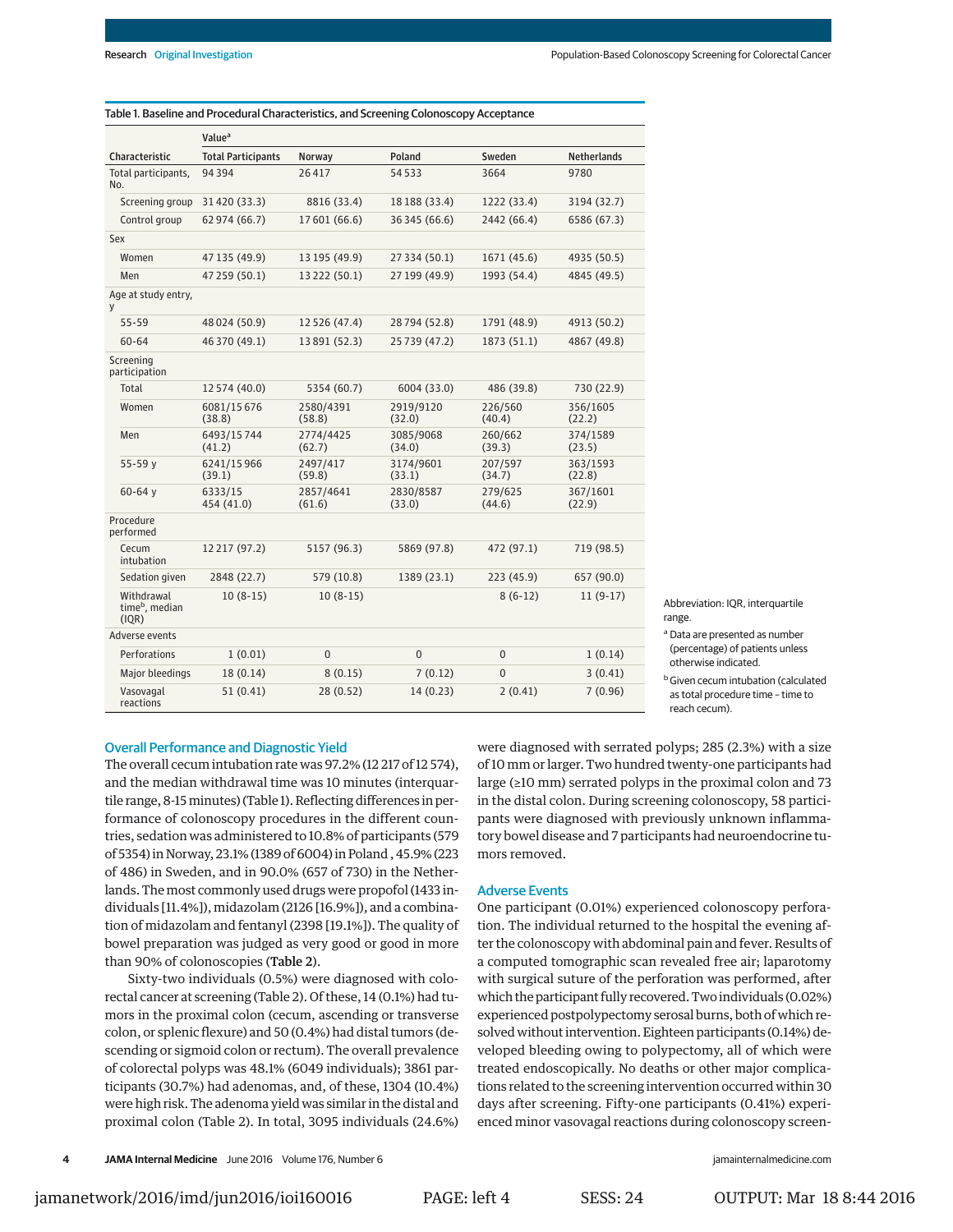| Characteristic                               |                                              | <b>Total Participants,</b><br>$No. (\%)$ | Sex, No. (%) |             | Age Group, No. (%) |             |
|----------------------------------------------|----------------------------------------------|------------------------------------------|--------------|-------------|--------------------|-------------|
|                                              |                                              |                                          | Women        | Men         | 55-59 y            | $60 - 64y$  |
| Split dose bowel<br>preparation <sup>a</sup> |                                              | 9845 (100)                               | 4316 (100)   | 5529 (100)  | 4868 (100)         | 4977 (100)  |
|                                              | Very good cleansing                          | 6643 (67.5)                              | 3078 (71.3)  | 3565 (64.5) | 3245 (66.7)        | 3398 (68.3) |
|                                              | Good cleansing                               | 2289 (23.3)                              | 899 (20.8)   | 1390 (25.1) | 1162 (23.9)        | 1127 (22.6) |
|                                              | Partially poor<br>cleansing                  | 301(3.1)                                 | 129(3.0)     | 172(3.1)    | 143 (2.9)          | 158(3.2)    |
|                                              | Generally poor<br>cleansing                  | 534 (5.4)                                | 173 (4.0)    | 361(6.5)    | 287 (5.9)          | 247 (5.0)   |
|                                              | Day before bowel<br>preparation <sup>a</sup> | 2332                                     | 1549         | 783         | 1205               | 1127        |
|                                              | Very good cleansing                          | 1252 (53.7)                              | 898 (58.0)   | 354 (45.2)  | 654 (54.3)         | 598 (53.1)  |
|                                              | Good cleansing                               | 855 (36.7)                               | 532 (34.3)   | 323 (41.3)  | 441 (36.6)         | 414 (36.7)  |
|                                              | Partially poor<br>cleansing                  | 93(4.0)                                  | 44 (2.8)     | 49(6.3)     | 45(3.7)            | 48 (4.3)    |
|                                              | Generally poor<br>cleansing                  | 126(5.4)                                 | 71 (4.6)     | 55(7.0)     | 61(5.1)            | 65(5.8)     |
| Participants                                 |                                              | 12 574 (100)                             | 6081 (100)   | 6493 (100)  | 6241 (100)         | 6333 (100)  |
|                                              | Polyps                                       | 6049 (48.1)                              | 2535 (41.7)  | 3514 (54.1) | 2958 (47.4)        | 3091 (48.8) |
|                                              | Proximal <sup>b</sup>                        | 3341 (26.6)                              | 1356 (22.3)  | 1985 (30.6) | 1571 (25.2)        | 1770 (28.0) |
|                                              | Distal <sup>b</sup>                          | 4402 (35.0)                              | 1776 (29.2)  | 2626 (40.4) | 2174 (34.8)        | 2228 (35.2) |
|                                              | Adenomas                                     | 3861 (30.7)                              | 1490 (24.5)  | 2371 (36.5) | 1836 (29.4)        | 2025 (32.0) |
|                                              | Proximal                                     | 2273 (18.1)                              | 818 (13.5)   | 1455 (22.4) | 1035 (16.6)        | 1238 (19.6) |
|                                              | <b>Distal</b>                                | 2407 (19.1)                              | 907 (14.9)   | 1500 (23.1) | 1143 (18.3)        | 1264 (20.0) |
| High-risk adenomas                           |                                              | 1304 (10.4)                              | 430(7.1)     | 874 (13.5)  | 566(9.1)           | 738 (11.7)  |
|                                              | Proximal                                     | 562 (4.5)                                | 176(2.9)     | 386 (5.9)   | 230(3.7)           | 332 (5.2)   |
|                                              | <b>Distal</b>                                | 725 (5.8)                                | 255(4.2)     | 470 (7.2)   | 312(5.0)           | 413(6.5)    |
| Serrated polyps                              |                                              | 3095 (24.6)                              | 1325 (21.8)  | 1770 (27.3) | 1507 (24.2)        | 1588 (25.1) |
|                                              | Proximal                                     | 1078 (8.6)                               | 510(8.4)     | 568 (8.8)   | 503(8.1)           | 575(9.1)    |
|                                              | <b>Distal</b>                                | 2439 (19.4)                              | 998 (16.4)   | 1441 (22.2) | 1211 (19.4)        | 1228 (19.4) |
|                                              | Colorectal cancer                            | 62(0.5)                                  | 23(0.4)      | 39 (0.6)    | 29(0.5)            | 33(0.5)     |
|                                              | Proximal                                     | 14(0.1)                                  | 4(0.1)       | 10(0.2)     | 7(0.1)             | 7(0.1)      |
|                                              | <b>Distal</b>                                | 50(0.4)                                  | 19(0.3)      | 31(0.5)     | 24(0.4)            | 26(0.4)     |
| Neuroendocrine tumor                         |                                              | 7(0.06)                                  | 4(0.07)      | 3(0.05)     | 3(0.05)            | 4(0.06)     |
|                                              | Proximal                                     | 1(0.008)                                 | 1(0.02)      | $\Omega$    | $\mathbf{0}$       | 1(0.02)     |
|                                              | <b>Distal</b>                                | 6(0.05)                                  | 3(0.05)      | 3(0.05)     | 3(0.05)            | 3(0.05)     |

Table 2. Bowel Preparation Quality and Diagnostic Yield at Screening Colonoscopy

<sup>a</sup> Cleansing regimen missing for 124 participants and cleansing quality missing for 190 participants.

**b** Proximal colon defined as cecum to splenic flexure; distal colon defined as descending colon to rectum. The total number of subjects with proximal and distal lesions may exceed the total number of subjects because subjects could have lesions in both locations.

ing. All of these reactions were short term, without need of extra measures after the procedure.

#### Participant Pain and Satisfaction

Participant pain and satisfaction questionnaires were used in Norway, Poland, and Sweden. Overall, 10 907 questionnaires were issued (92.1% of 11 844 participants in those 3 countries), and 9201 individuals (84.4%) returned the questionnaire; 8285 of 8375 participants (98.9%) indicated they were generally satisfied with the screening intervention. Figure 2A shows participant pain during colonoscopy; 7291 individuals (79.7%) had no pain or slight abdominal pain during colonoscopy (no pain, 4161 [45.5%]; slight pain, 3130 [34.2%]), while 1855 [20.3%] reported moderate or severe pain (moderate pain, 1141 [12.5%]; severe pain, 714 [7.8%]). The association of participant pain with sedation and insufflation gas used in the different countries is shown in eFigure 1 and eTable 1 in Supplement 2. Overall, pain during colonoscopy was not significantly associated with the use of sedation (adjusted odds ratio, 0.91; 95% CI, 0.61-1.35), but there were differences between the countries owing to variation in clinical practice. There was no difference in participant pain during the procedure between the 2 insufflation gases used, but significant differences were observed between countries (*P* < .001). A higher proportion of women than men experienced moderate or severe pain (1160 [26.4%] vs 695 [14.6%]; *P* < .001).

During the 24 hours after colonoscopy, 859 participants (9.4%) experienced moderate or severe abdominal pain (moderate pain, 592 [6.5%]; severe pain, 267 [2.9%]). A 4-fold higher proportion of individuals examined with air insufflation reported abdominal pain compared with those examined with CO2 insufflation (602 [16.7%] vs 223 [4.2%]; *P* < .001) (Figure 2B). Severe pain after colonoscopy was reported by 55 participants (1.0%) examined with  $CO<sub>2</sub>$  insufflation compared with 203 (5.6%) of those examined with air insufflation. This finding did not change after adjustment for country, and there was no significant heterogeneity between countries.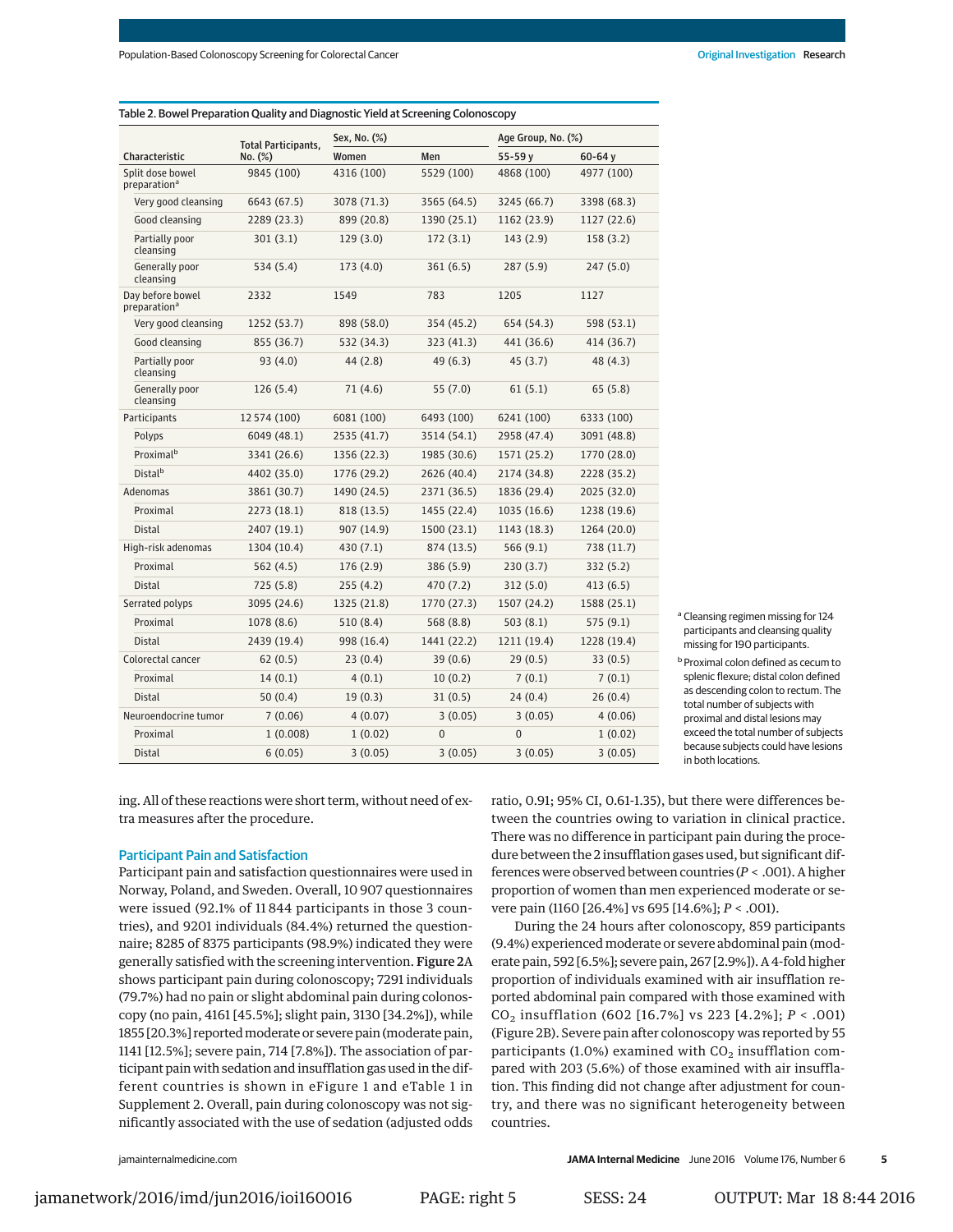#### Figure 2. Participants' Self-Reported Abdominal Pain During and After Colonoscopy Screening



A, Participants' self-reported moderate or severe abdominal pain during colonoscopy screening ( $P < .001$  for difference between countries;  $P = .40$  for difference between insufflation gases after adjustment for country).



B, Participants' self-reported moderate or severe abdominal pain after screening colonoscopy (P < .001 for difference between insufflation gas after adjustment for country).

#### Individual Performance and Diagnostic Yield

We found substantial variations in individual endoscopist performance regarding cecum intubation rate, adenoma yield, and participant pain and discomfort during and after colonoscopy (Figure 3C and Figure 3D). There was also a significant difference in adenoma yield between the participating countries (*P* < .001) (eTable 2 in Supplement 2).

#### **Discussion**

In this randomized, population-based trial of colonoscopy screening, we found satisfactory participation, performance, and adenoma yield for both distal and proximal polyps, but with large differences between endoscopists. We further found



Performance indicators for endoscopists who performed at least 30 examinations in the Nordic-European Initiative on Colorectal Cancer trial. The horizontal lines represent the mean value (solid) with 95% CIs (dashed). These are estimated with a random effects model to account for clustering at the endoscopist level. A, Cecum intubation rate. B, Adenoma yield. C, Percentage of participants with moderate or severe pain during colonoscopy. D, Percentage of participants with moderate or severe pain 24 hours after colonoscopy.

**6 JAMA Internal Medicine** June 2016 Volume 176, Number 6 **(Reprinted)** in the proposition of the state of the state of the state of the state of the state of the state of the state of the state of the state of the state o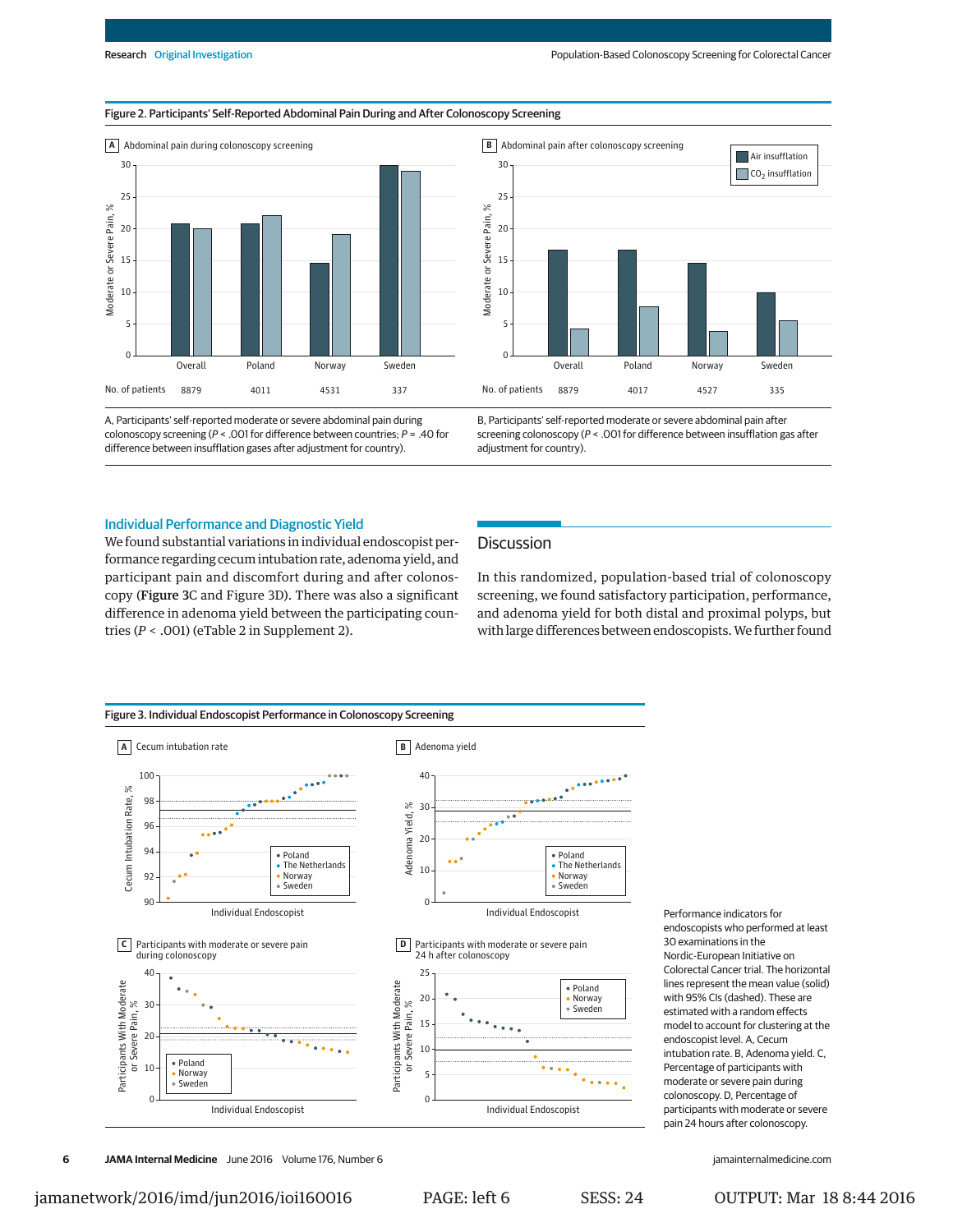that postprocedural abdominal pain is common when using standard air insufflation, but that it can be significantly reduced by using  $CO<sub>2</sub>$ .

Although many Americans regularly undergo colonoscopy screening, no randomized trials have been performed to quantify the effectiveness of such screening on colorectal cancer incidence and mortality. The NordICC trial is the first, to our knowledge, to investigate the effectiveness of colonoscopy screening vs no screening. The main results are expected in 15 years.

The overall performance of colonoscopy screening was well above thresholds for adenoma detection and cecum intubation. This is reassuring with regards to future achievement of the trial endpoints. However, as Figure 3 shows, there was considerable variation between endoscopists. Recommended benchmarks for cecum intubation rate (95%) and adenoma yield (25% adenoma detection rate) were not met by 6 (17.1%) and 10 of 35 endoscopists (28.6%), respectively. Future analysis will reveal if endoscopist performance is related to differences in ultimate outcomes. Furthermore, although high adenoma yield is desirable, most nonadvanced adenomas do not harbor a large risk of transformation to a malignant neoplasm, but detection of adenomas leads to a larger number of surveillance colonoscopies. Future analysis may reveal if the effect on colorectal cancer incidence and death outweighs the increased burden in colonoscopy capacity owing to high adenoma yield.

The rate of major adverse events (bleeding and perforations) was 0.15%, which we consider acceptable. Our rate is lower than that observed in a population-based trial comparing colonoscopy with fecal immunochemical testing in Spain (0.51%).<sup>16</sup> The higher adverse event rate may be related to the higher sedation rate in the Spanish trial (96% sedation rate) as compared with ours.

Some studies<sup>17</sup> have suggested a smaller effect of colonoscopy in the proximal as compared with the distal colon. In our study, detection rates for low-risk and high-risk adenomaswere as high in the proximal as in the distal colon. This finding is in accordance with the Spanish colonoscopy screening trial.<sup>16</sup> The high adenoma yield in the proximal colon may translate into higher effectiveness of colonoscopy screening vs sigmoidoscopy for prevention of proximal cancer. Site-specific agecategorized colorectal cancer incidence and mortality will be investigated during follow-up, but to be able to achieve sufficient power, data pooling from the 4 currently ongoing randomized colonoscopy trials will be necessary.<sup>17</sup>

Our trial randomized individuals directly from the population registries. The intention-to-treat estimates obtained with this design are more helpful to assess population effectiveness than to inform individual decision making because the magnitude of the effect depends on the proportion of participants who choose to undergo colonoscopy screening. Participation rates differed considerably between the different countries. This may be grounded in differences in cultural settings and beliefs, as well as expectations regarding endoscopic procedures. We used the same information and invitation routines in Poland, Sweden, and Norway. The Netherlands used a slightly different invitation brochure, and owing to national

requirements, individuals were invited to an outpatient visit before the colonoscopy for verbal information on participation in the trial, the colonoscopy procedure, and its preparation at the hospital before the date of the colonoscopy. Although this may explain the lower participation rate in the Netherlands, observed rates were also significantly different between the other 3 countries. Thus, we cannot fully explain the difference in participation between the 4 countries by different approaches within the study organization. We believe that cultural differences, such as public awareness of or shame about colorectal disease, or perception about colonoscopy as painful or uncomfortable, may play a role in the observed differences. Although the high participation rate in Norway (60.7%) correlates with the previous participation rates for flexible sigmoidoscopy screening,<sup>8</sup> the low participation rate in the Netherlands (22.9%) contrasts with the 70% uptake in fecal immunochemical screening in that country. High cecum intubation rates were achieved in our study with a low sedation rate.

The overall participation rate (40.0%) was somewhat lower than expected, but is higher than in other population-based trials: 24.6% (6581 of 26 703) for colonoscopy and 34.2% (9089 of 26 599) for fecal immunochemical screening in the Spanish randomized trial, $16$  and 33.6% (982 of 2920) for computed tomographic colonography in the Dutch Colonoscopy or Colonography for Screening trial.<sup>18</sup> As shown in eFigure 2 of Supplement 2, the NordICC trial will likely have sufficient power to detect differences in colorectal cancer mortality with the achieved participation.

Pain and discomfort may be a major barrier for participation in screening colonoscopy. We found that 79.7% of participants reported no pain or only light pain during the procedure, whereas 20.3% reported moderate or severe pain. This is comparable with reported patient pain in screening trials of flexible sigmoidoscopy.<sup>19,20</sup> About 16% of participants experienced moderate or severe pain after colonoscopy using standard air insufflation. The use of  $CO<sub>2</sub>$  insufflation reduced the absolute risk of postcolonoscopy abdominal pain significantly to 4% (Figure 2). It is important to separate the effects of  $CO<sub>2</sub>$  from the effects of sedation; while the main effect of  $CO<sub>2</sub>$  occurs after the examination (in the hours after the colonoscopy has ended, often after the patient is discharged from the endoscopy unit), sedation relates to pain and discomfort during the colonoscopy. Furthermore, while pain and discomfort during colonoscopy often is short, pain after colonoscopy lasts longer (for up to 24 hours) and may affect patient compliance more than intraprocedural pain. Thus,  $CO<sub>2</sub>$  is equally relevant to use in sedated and nonsedated patients. Therefore,  $CO<sub>2</sub>$  insufflation is also beneficial in countries in which colonoscopy is performed with sedation, such as the United States.

The profound effect of  $CO<sub>2</sub>$  at reducing postcolonoscopy pain and discomfort is intriguing, although not novel. Our observation is in accordance with previous evidence from smaller randomized trials.<sup>21</sup> Furthermore,  $CO<sub>2</sub>$  eliminates the risk of explosion during polypectomy. Although explosion during polypectomy is very rare event with air insufflation, cases have been reported in the literature until recently.<sup>22</sup> However, despite strong evidence for the superiority of insufflation with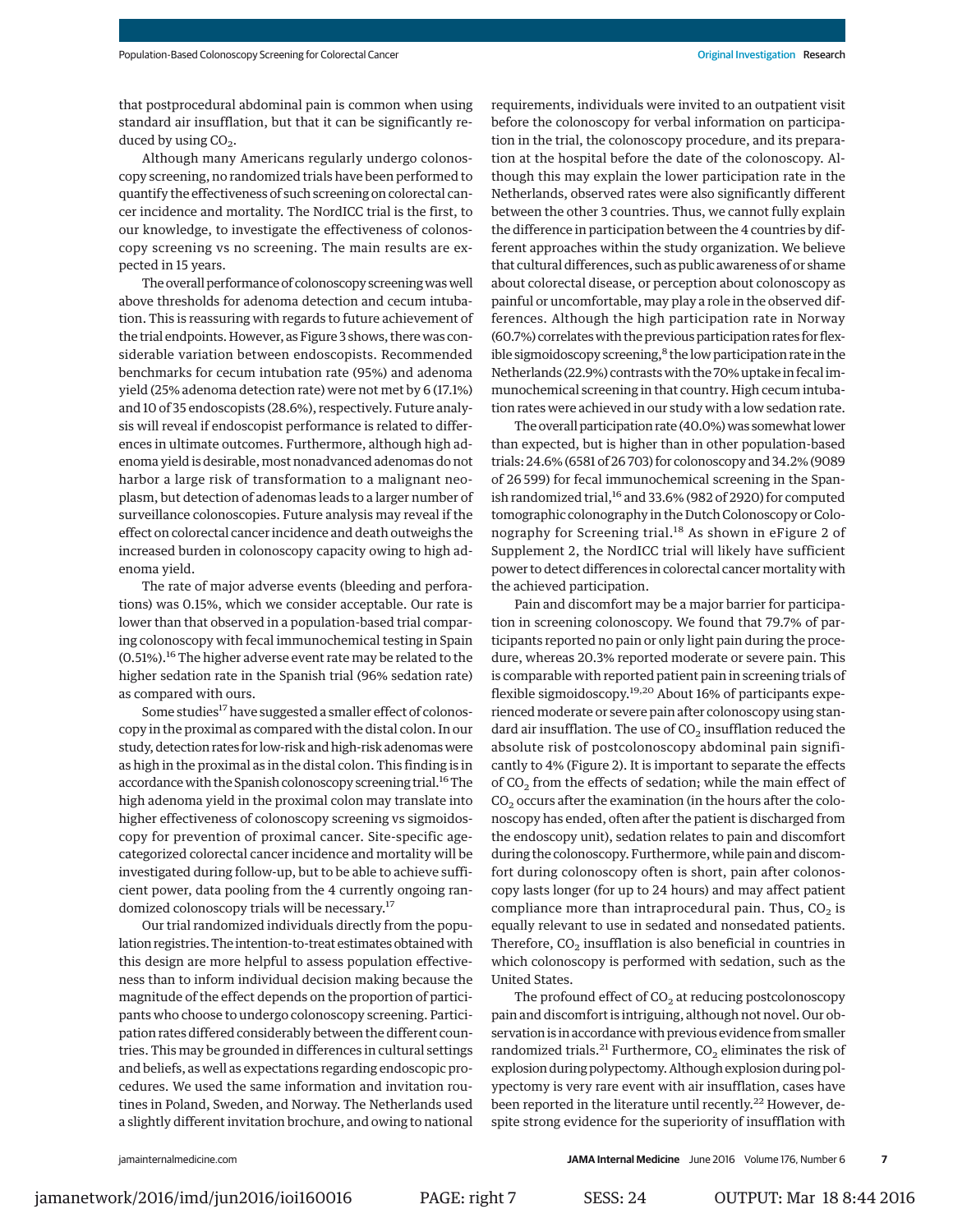$CO<sub>2</sub>$ , air insufflation is still the standard gas used around the world. The lack of implementation of  $CO<sub>2</sub>$  insufflation is a concern for patient safety and comfort. Abdominal pain after colonoscopy may also be an ignored cause for poor participation in endoscopic screening.

We found no significant correlation between participant pain and the use of sedation, but found different patterns in the participating countries (eFigure 2 in Supplement 2). This finding is in accordance with previous evidence and suggests that pain and discomfort during colonoscopy is more related to local practice, endoscopist training, and patient characteristics.<sup>23,24</sup> Colonoscopy without sedation is performed differently than it is with sedation, and local traditions for training are guiding local practice. Colonoscopy without sedation and with sedation both have advantages and disadvantages.<sup>23</sup> For many patients, colonoscopy without sedation is feasible. However, some patient groups (eg, women who have undergone previous abdominal surgery) have a higher risk of experiencing pain during colonoscopy, and unsedated colonoscopy may be more challenging.<sup>24</sup>

Our study is limited in that it is designed to estimate the effectiveness but not the efficacy of colonoscopy screening. A further limitation of the trial is that the control group is not subjected to any comparative intervention.

#### **Conclusions**

We found satisfactory participation, high adenoma yield, and adequate performance for colonoscopy screening in the NordICC trial. The observed large differences between countries and individual endoscopists deserve further investigation. Air insufflation should be abandoned in favor of insufflation with  $CO<sub>2</sub>$  in colonoscopy screening.

#### **ARTICLE INFORMATION**

**Accepted for Publication:** February 22, 2016.

**Published Online:** May 9, 2016. doi:10.1001/jamainternmed.2016.0960.

**Author Affiliations:** Department of Health Management and Health Economy, University of Oslo, Oslo, Norway (Bretthauer, Kaminski, Løberg, Kalager, Hoff, Adami); Department of Transplantation Medicine and KG Jebsen Center for Colorectal Cancer Research, Oslo University Hospital, Oslo, Norway (Bretthauer, Løberg, Kalager, Garborg, Adami); Department of Epidemiology, Harvard T.H. Chan School of Public Health, Boston, MA (Bretthauer, Hernán, Kalager, Adami); Department of Gastroenterological Oncology, The Maria Sklodowska Curie Memorial Cancer Center and Institute of Oncology and Medical Center for Postgraduate Education, Warsaw, Poland (Kaminski, Regula, Rupinski, Bugajski); Department of Epidemiology and Biostatistics, Memorial Sloan Kettering Cancer Center, New York, NY (Zauber); Department of Gastroenterology and Hepatology, Erasmus Medical Centre, Rotterdam, the Netherlands (Kuipers, Lansdorp-Vogelaar, van Spaander); Department of Biostatistics, Harvard T.H. Chan School of Public Health, Boston, MA (Hernán); Division of Health Sciences and Technology, Harvard–Massachusetts Institute of Technology, Boston (Hernán); Frontier Science Scotland, Kincraig, UK (McFadden, Sunde); Department of Gastroenterology and Hepatology, Academic Medical Centre, Amsterdam, the Netherlands (Dekker); Department of Medicine, Sørlandet Hospital, Arendal, Norway (Høie); Department of Surgery, The National University Hospital of Iceland, Reykjavik, Iceland (Stefansson); Department of Research and Development, Telemark Hospital, Skien, Norway (Hoff); Department of Medical Epidemiology and Biostatistics, Karolinska Institutet, Stockholm, Sweden (Adami).

**Author Contributions:** Drs Bretthauer and Løberg had full access to all the data and take responsibility for the integrity of the data and the accuracy of the data analysis.

Study concept and design: Bretthauer, Kaminski, Zauber, Regula, Kuipers, Hernán, McFadden, Kalager, Dekker, Stefansson, Hoff. Acquisition, analysis, or interpretation of data:

Bretthauer, Kaminski, Løberg, Regula, Kuipers, Hernán, McFadden, Sunde, Kalager, Dekker, Lansdorp-Vogelaar, Garborg, Rupinski, van Spaander, Bugajski, Høie, Hoff, Adami. Drafting of the manuscript: Bretthauer, McFadden. Critical revision of the manuscript for important intellectual content: Kaminski, Løberg, Zauber, Regula, Kuipers, Hernán, McFadden, Sunde, Kalager, Dekker, Lansdorp-Vogelaar, Garborg, Rupinski, van Spaander, Bugajski, Høie, Stefansson, Hoff, Adami.

Statistical analysis: Bretthauer, Løberg, Zauber, Hernán, Kalager.

Obtained funding: Bretthauer, Kaminski, Regula, Kuipers, Stefansson, Hoff.

Administrative, technical, or material support: Bretthauer, Kaminski, Løberg, Kuipers, McFadden, Sunde, Kalager, Garborg, Hoff, Adami. Study supervision: Bretthauer, Regula, Kuipers, Hernán, Kalager, Dekker, Lansdorp-Vogelaar.

**Conflict of Interest Disclosures:** Dr Bretthauer reported serving as a member of the European scientific advisory board of Exact Sciences and has received equipment for testing in scientific studies from Olympus, Fujinon, Falk Pharma, and CCS Healthcare. No other conflicts were reported.

**Funding/Support:** The Nordic-European Initiative on Colorectal Cancer trial was funded by research grants from the Nordic Cancer Union and the Norwegian Cancer Society, grant 197309 from the Norwegian Research Council, grant 5135 from the Health Fund of South-East Norway, grant N R13 0024 04 from the National Centre for Research and Development of Poland, grant Pol-Nor/ 204233/30/2013 from the Polish-Norwegian Research Programme, a grant from the Polish Foundation of Gastroenterology, a grant from the Dutch Ministry of Health and Health Care Prevention, grant ZonMw 120720012 from Program–Implementation (ZonMw 2008) The Netherlands Organisation for Health Research and Development of the Dutch Ministry of Health, grant CTMM DeCoDe-project from the Centre for Translational Molecular Medicine, grant 2010/345 and grant CAN 2013/553 from the Swedish Cancer Foundation, grant 2368/10-221 from the Regional forskningsfond i Uppsala-Örebro regionen, Karolinska Institutet Distinguished Professor Award (Dr Adami), grant 130072 from the AFA, and grant

R01 P01 CA134294 from the National Institutes of Health. In addition, Falk Pharma, Olympus Europe, and UCB Pharma provided equipment and bowel preparation.

**Role of the Funder/Sponsor:** The funding sources had no role in the design and conduct of the study; collection, management, analysis, and interpretation of the data; preparation, review, or approval of the manuscript; and decision to submit the manuscript for publication.

**Group Information:** The Nordic-European Initiative on Colorectal Cancer (NordICC) Study Group includes the NordICC board: Hans-Olov Adami, MD (chair), Michael Bretthauer, MD (principal investigator), and Geir Hoff, MD (co-principal investigator) (University of Oslo, Oslo, Norway); Michal F. Kaminski, MD (co-principal investigator), and Jaroslaw Regula, MD (The Maria Sklodowska Curie Memorial Cancer Center and Institute of Oncology and Medical Center for Postgraduate Education, Warsaw, Poland); Ann G. Zauber, PhD (Memorial Sloan Kettering Cancer Center, New York, NY); Miguel A. Hernán, MD (Harvard T.H. Chan School of Public Health, Boston, MA); Ernst J. Kuipers, MD (Erasmus Medical Centre, Rotterdam, the Netherlands), Evelien Dekker, MD (Academic Medical Centre, Amsterdam, the Netherlands), Lars Påhlman, MD, PhD (University of Uppsala, Uppsala, Sweden), and Tryggvi Stefansson, MD (The National University Hospital of Iceland, Reykjavik, Iceland); the NordICC researchers: Marek Bugajski, MD, and Maciej Rupinski, MD (The Maria Sklodowska Curie Memorial Cancer Center and Institute of Oncology and Medical Center for Postgraduate Education, Warsaw, Poland); Iris Landsdorp-Vogelaar, PhD, and V. Manon C. W. van Spaander, MD (Erasmus Medical Centre, Rotterdam, the Netherlands); and Magnus Løberg, MD, and Mette Kalager, MD (University of Oslo, Oslo, Norway); the Data Safety and Monitoring Board: Stephen Duffy, PhD (Queen Mary's Wolfson Institute of Preventive Medicine, London, England); Jean Faivre, MD (Registre Bourguignon des Cancers Digestifs, Lyon, France); and Jack Mandel, MD (University of Minnesota, MN); and members at the screening centers: Øyvind Holme, MD, PhD, and Kjetil Garborg, MD (Sørlandet Hospital, Kristiansand, Norway); Ole Høie, MD, and Geir Noraberg, MD (Sørlandet Hospital, Arendal, Norway); Michal F. Kaminski, MD

**8 JAMA Internal Medicine** June 2016 Volume 176, Number 6 **(Reprinted)** in the proposition of the state of the state of the state of the state of the state of the state of the state of the state of the state of the state o